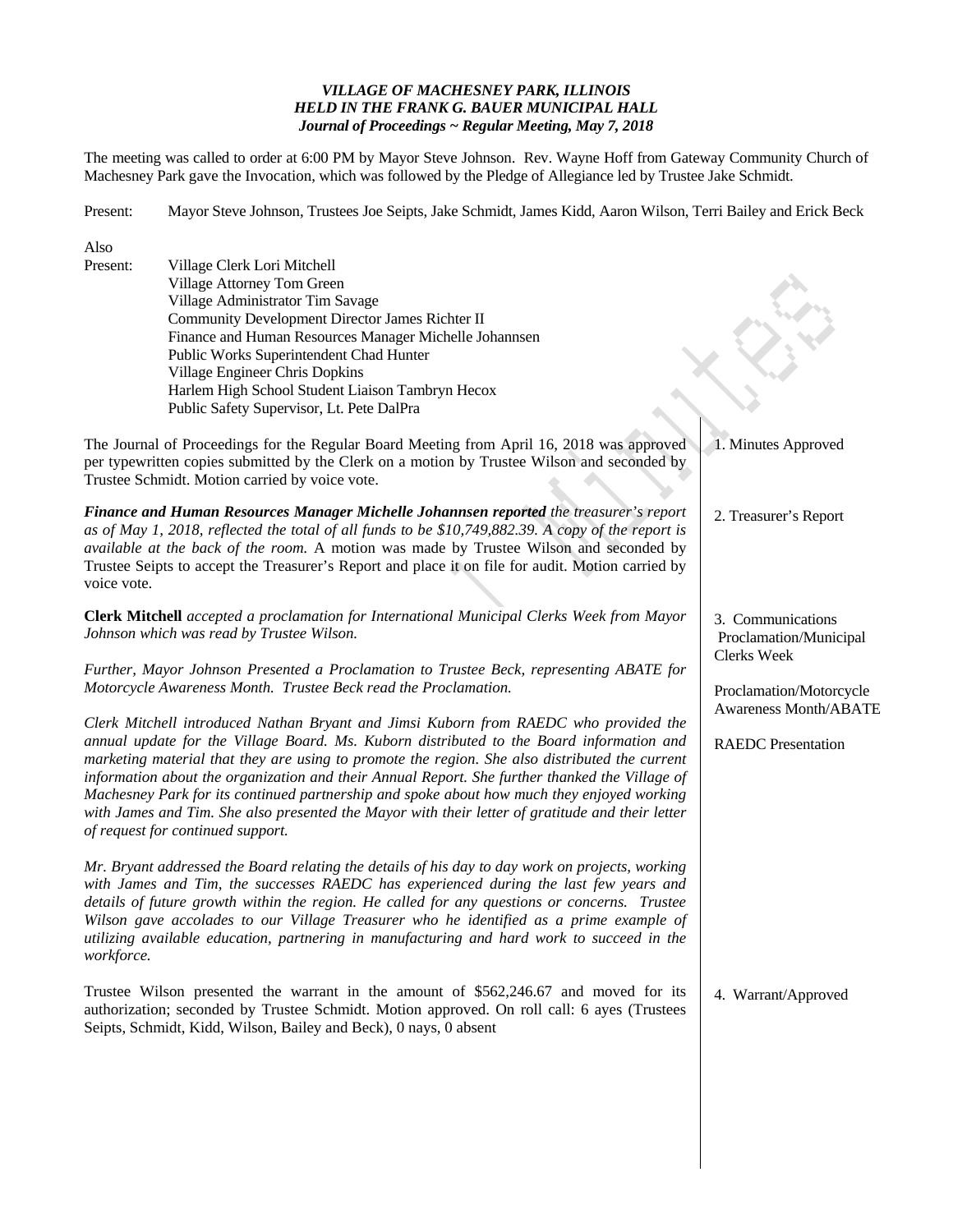*Journal of Proceedings May 7, 2018 Page Two* 

## **ADMINISTRATIVE REPORTS**

*Mayor Johnson reported about his recent activities that include:* 

- *Meeting with RAR Young Professionals Network to discuss the 2018 Park Project.*
- *Attended the 47th Annual Young at Heart Button Ceremony at Harlem High School. The winner was Katie Wachter. He thanked Trickie Enterprises for their*  10<sup>th</sup> year as the major sponsor of the YAH Festival.
- *He and Mrs. Johnson attended the Fire Fighters First Responders Appreciation Dinner*
- Welcomed Hobby Lobby to the Village. They will be opening in the fall in the *former Gordman's space on Rt. 173 and will create 35-50 jobs for MP.*

*Mayor Johnson called for a motion to approve individuals to serve on the Ad Hoc Committee to review our current police service contract and to explore any other alternatives which may be available to the Village. The names were: Trustee Erick Beck, Trustee Joe Seipts, Mayor Steve Johnson, John Fultz, Stephen Blackmer, Greg Scalise and Brent Nelson. Village Administrator Tim Savage will serve as an ex-officio member of the Committee. Motion was made by Trustee Bailey and seconded by Trustee Seipts. Discussion: There was discussion about whether there was an interview process. There was not. Mayor Johnson identified the individuals based on their expertise in various areas.* Motion approved. On roll call: 7 ayes (Trustees Seipts, Schmidt, Kidd, Wilson, Bailey, Beck and Mayor Johnson), 0 nays, 0 absent

Mayor Johnson placed in nomination to be voted on at the May 21 Board Meeting, the following Trustee names for the 2018-2019 Committees:

> Administration and Finance Committee Joe Seipts, Chair Aaron Wilson, Vice-Chair **Terri Bailey**

Planning and Economic Development Committee Terri Bailey, Chair Erick Beck, Vice-Chair Jake Schmidt

Public Improvements and Safety Committee Jake Schmidt, Chair James Kidd, Vice-Chair Joe Seipts

Liquor Commission Mayor Steve Johnson, Liquor Commissioner Erick Beck James Kidd Aaron Wilson

*Attorney Tom Green had no report this evening.* 

*Village Administrator Tim Savage had no report this evening.* 

5. Administrative Reports

6. Mayor's Report

7. Attorney's Report

8. Village Administrator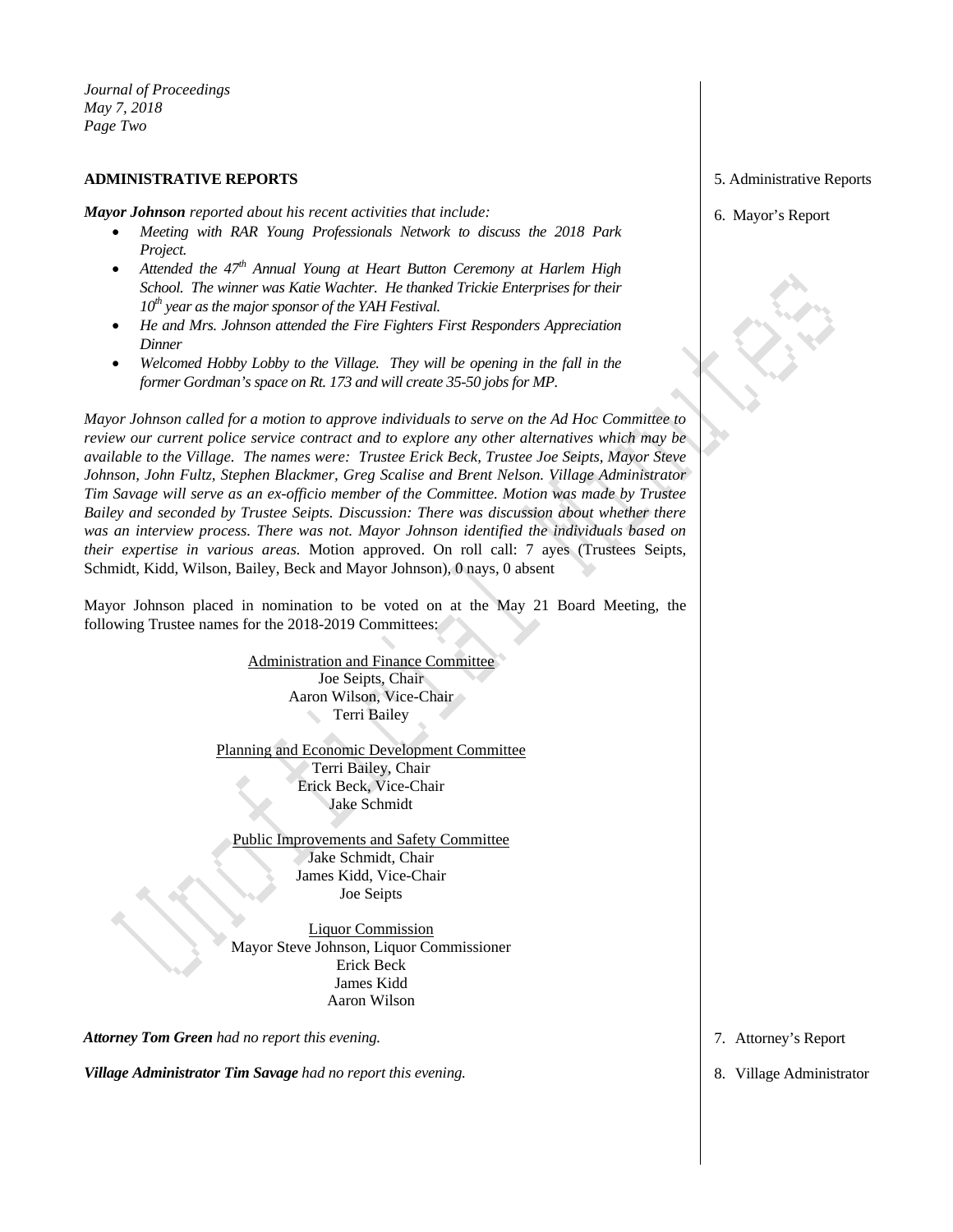*Journal of Proceedings May 7, 2018 Page Three* 

*Finance and HR Manager Michelle Johannsen reported that included with your board packet was the quarterly investment report as of May 2, 2018, as required by the Village's investment policy. Total interest earned over the past quarter was \$20,782; slightly lower than the prior quarter. Even though interest rates are continuing to rise, we had large amounts being paid out for TIF reimbursements and other items which would have caused a decline in balances and therefore less interest earned. Further, she noted that the federal interest rate continues to rise month over month and she is in monthly contact with our banks to stay on par with the increasing rates. She called for questions and there were none.* 

*Community Development Director James Richter II reported that Hobby Lobby will be occupying the former Gordman's space this fall. Ross Dress for Less is progressing with their intent to open by the end of July, and Target is in the process of renovating its interior and will also add a Starbuck's to their facility. He also reported that Harlem-Roscoe Fire Department has been posting change of occupancy notices on vacant commercial spaces as a reminder for anyone who would move in and occupy the space to notify the Village of their intent. This is to ensure the HVAC, etc., is up to code. They chose to do this preventative measure themselves and it is appreciated. The Village is encouraging North Park Fire Department to follow suit. He also noted that in March, the Village sent advisory letters to the residents of River Keys providing them with information about the 2016 FEMA Flood Rate Insurance Maps and how that could affect any future improvements they might make on their properties. The letter was purely advisory, intended to let residents know that we are here to help them. The letter does not tell these residents that they cannot make improvements, but if they do, let us help you.* 

## **Public Works Superintendent Chad Hunter** *had no report this evening.*

**Village Engineer Chris Dopkins** *had no report this evening.* 

*Harlem High School Student Liaison Tambryn Hecox reported that the Varsity Girls Track Team won 2nd in Conference and the JV Girls Track Team won 1st in Conference. They Boys Track Team will be competing at Conference this Thursday and the Girls Sectionals will also be this Thursday. AP Testing will be occurring during the next two weeks and Graduation is May 26.* 

**Public Safety Supervisor, Lt. Pete Dal Pra** left no report this evening.

# **COMMITTEE AND TRUSTEE REPORTS**

*District #1 Trustee Seipts had no report this evening.* 

*District #2 Trustee Schmidt, Public Improvements and Safety Vice-Chairman had no report this evening.* 

*District #3 Trustee Kidd, Public Improvements and Safety Chairman, reported resident and his concerns to the Board. He asked about the progress of the TLC Project, talked about Guy Williams Park, and Moto-Cross Racing at the Mall.* 

*District #4 Trustee Wilson, Administrative and Finance Chairman, reported that several elected officials and staff attended the KNIB Luncheon and heard a very informative talk about food sustainability. Further, he thanked those individuals who attend the Special Olympics at Harlem High School last Saturday. He thanked Lt. DalPra and his staff for the great job of controlling the parking and safety of the hundreds of thousands who attended this event. He also reported that he will be going along with the Vets again this year as an Assistant.* 

*District #5 Trustee Bailey, Planning and Economic Development Vice-Chairperson, had no report this evening.* 20. District #5 Report

9. Finance/HR Manager

10. Comm. Dev Dir

11. Pub Works Supt

- 12.Village Engineer
- 13. Student Liaison
- 14. Pub Safety Supervisor
- 15. Committee Reports
- 16. District #1 Report
- 17. District #2 Report
- 18. District #3 Report
- 19. District #4 Report